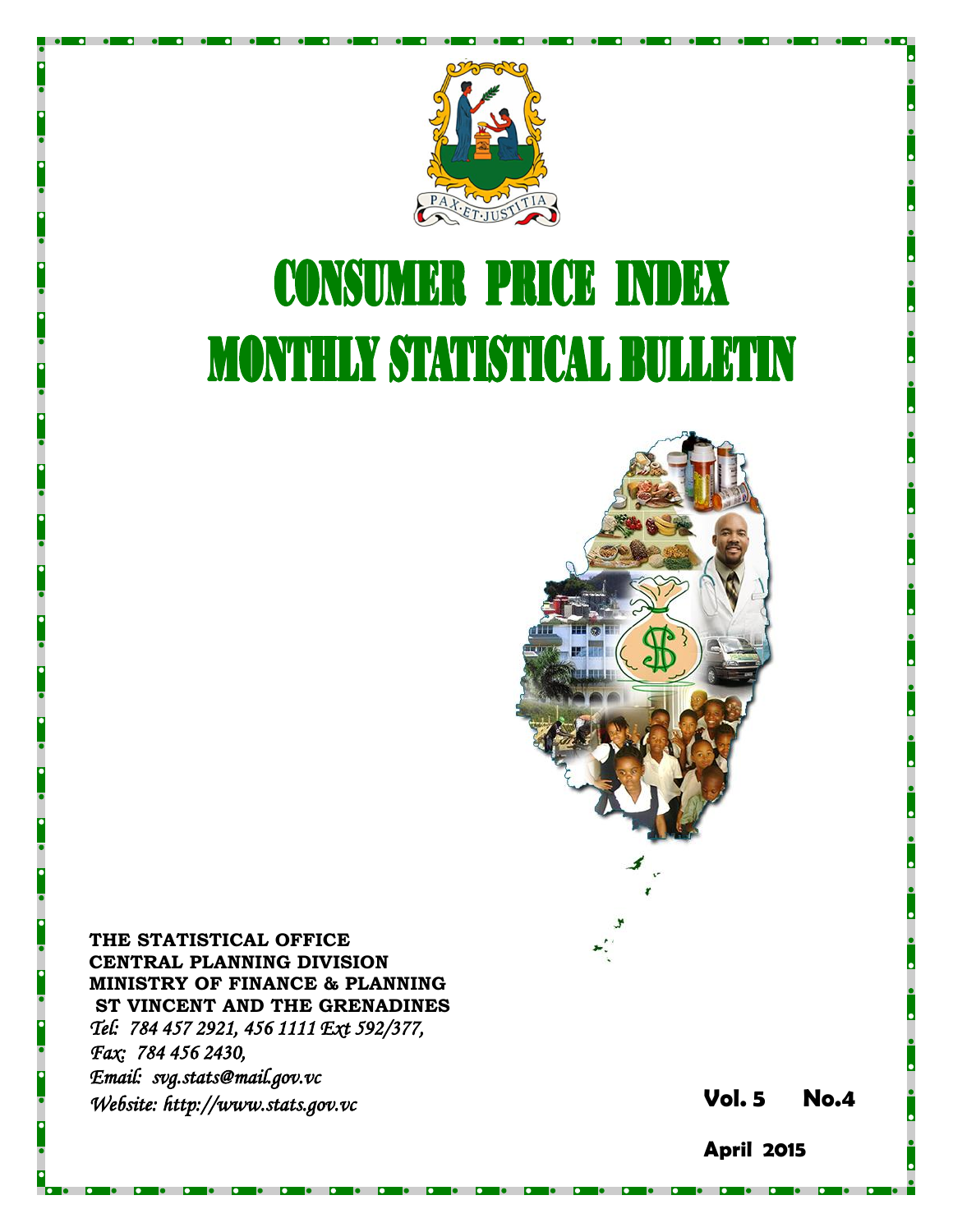# **TABLE OF CONTENTS**

# **Page No.**

|                | Analysis $-$                                                                  | 1              |
|----------------|-------------------------------------------------------------------------------|----------------|
|                |                                                                               |                |
| Table No.      |                                                                               |                |
| 1              | <b>Average Retail Price of Selected Items</b>                                 | 3              |
| $\overline{2}$ | Average Retail Price of Selected Items APRIL 2015 compared<br>with APRIL 2014 | $\overline{4}$ |
| 3              | The Consumer Price Index by main groups                                       | 8              |
| $\overline{4}$ | The Consumer Price Index contribution to change by Groups                     | 10             |
| 5              | Monthly Items by Group                                                        | 11             |
|                | Chart No.                                                                     |                |
|                | 1 COICOP Percentage Change for the Month of APRIL 2015                        | 9              |

\* \* \*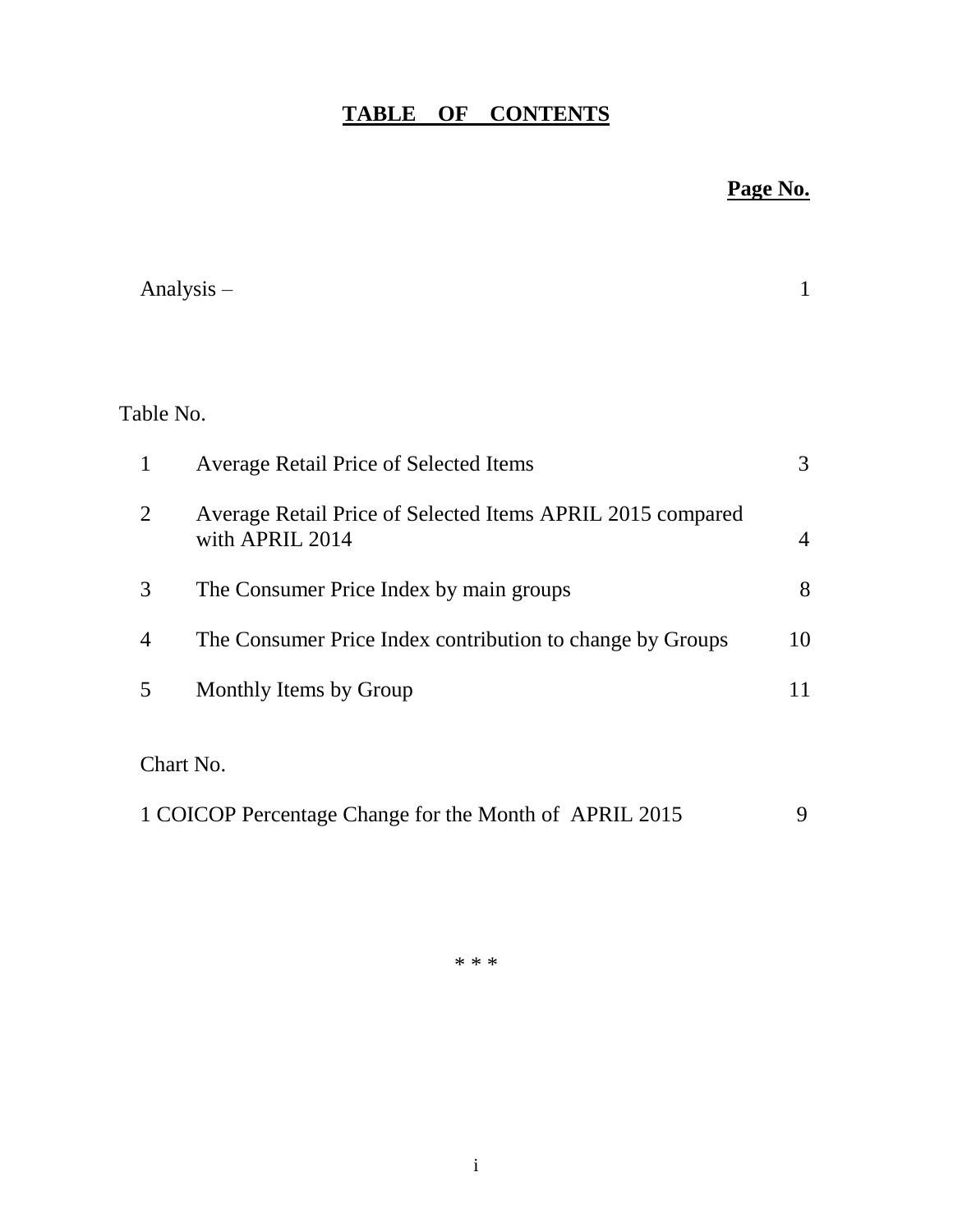## **APRIL 2015**

The Consumer Price Index registered an increase of 0.1 percent for the month of April 2015. The "All Items" index was recorded at 105.6 for the month of April in comparison to 105.5 for the month of March 2015. The "point-to-point" inflation rate was recorded as negative 2.2 percent.

Three (3) groups recorded increases during the month: "Housing, Water, Electricity, Gas and Other Fuels" (1.2 percent), "Health" (1.0 percent) and "Furnishings, Household Equipment and Household Maintenance" (0.3 percent). Three (3) groups recorded decreases during the month: "Food and Non-Alcoholic Beverages" (1.2 percent), "Transport" (0.3 percent) and "Alcoholic Beverages, Tobacco and Narcotics" (0.3 percent). Six (6) groups remained unchanged, "Clothing and Footwear", "Recreation and Culture", "Restaurants and Hotels", "Communication" "Education" and "Miscellaneous Goods and Services".

The group index for "Housing, Water, Electricity, Gas and Other Fuels" increased by 1.2 percent as a result of an increase in the cost of electricity. This increase resulted from a higher fuel surcharge rate which moved from 28.63 cents per kilowatt hour in March 2015 to 34.47 cents per kilowatt hour in April 2015.

The "Health" group index registered an increase of 1.0 percent due to an increase in the cost of a number of dental services such as: extraction (10.5 percent), cleaning (4.0 percent) and filling (3.8 percent).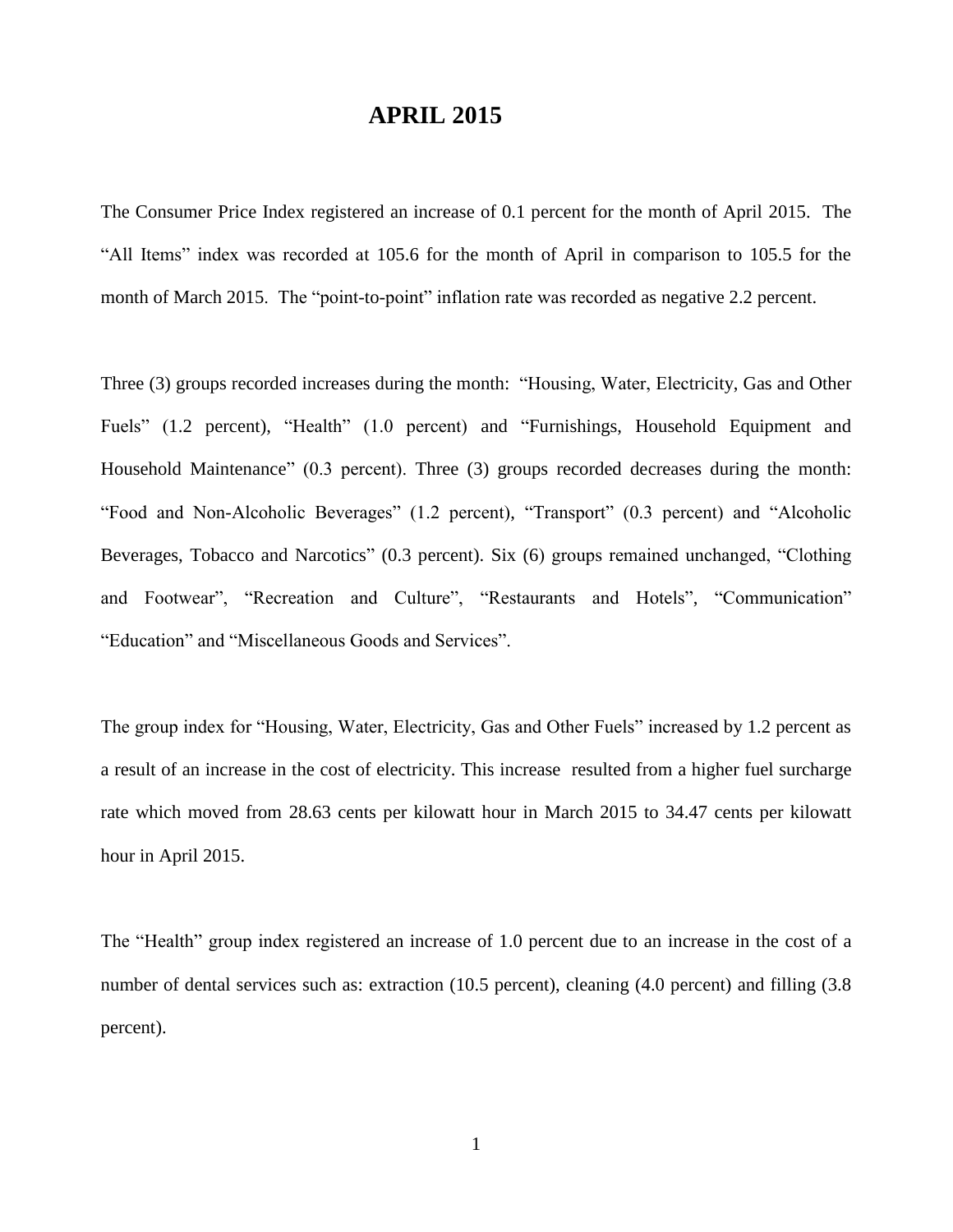Similarly, the increase in the index for the group "Furnishings, Household Equipment and Household Maintenance" was attributed to a 10.0 percent increase in the cost of a refrigerator.

The 1.2 percent decline in the index for "Food and Non-Alcoholic Beverages" was due to decreases in the price of several food items namely: pumpkins (15.9 percent), watermelon (13.9 percent), christophene (11.1 percent), cabbage (9.1 percent), chicken –drumsticks (7.1 percent), mild cheddar cheese (7.4 percent), powdered milk –full cream (4.3 percent) and brown sugar (1.4 percent).

The 0.3 percent decline in the "Transport" index was attributed to a fall off in the price of a few items such as: airfare from St Vincent and the Grenadines to Toronto (19.4 percent), to Barbados (8.5 percent), jeep tyres (5.8 percent) and pick-up tyres (5.5 percent)

Meanwhile, the index for the group "Alcoholic Beverages, Tobacco and Narcotics" fell by 0.3 percent due to a 2.3 percent decrease in the cost of imported beer.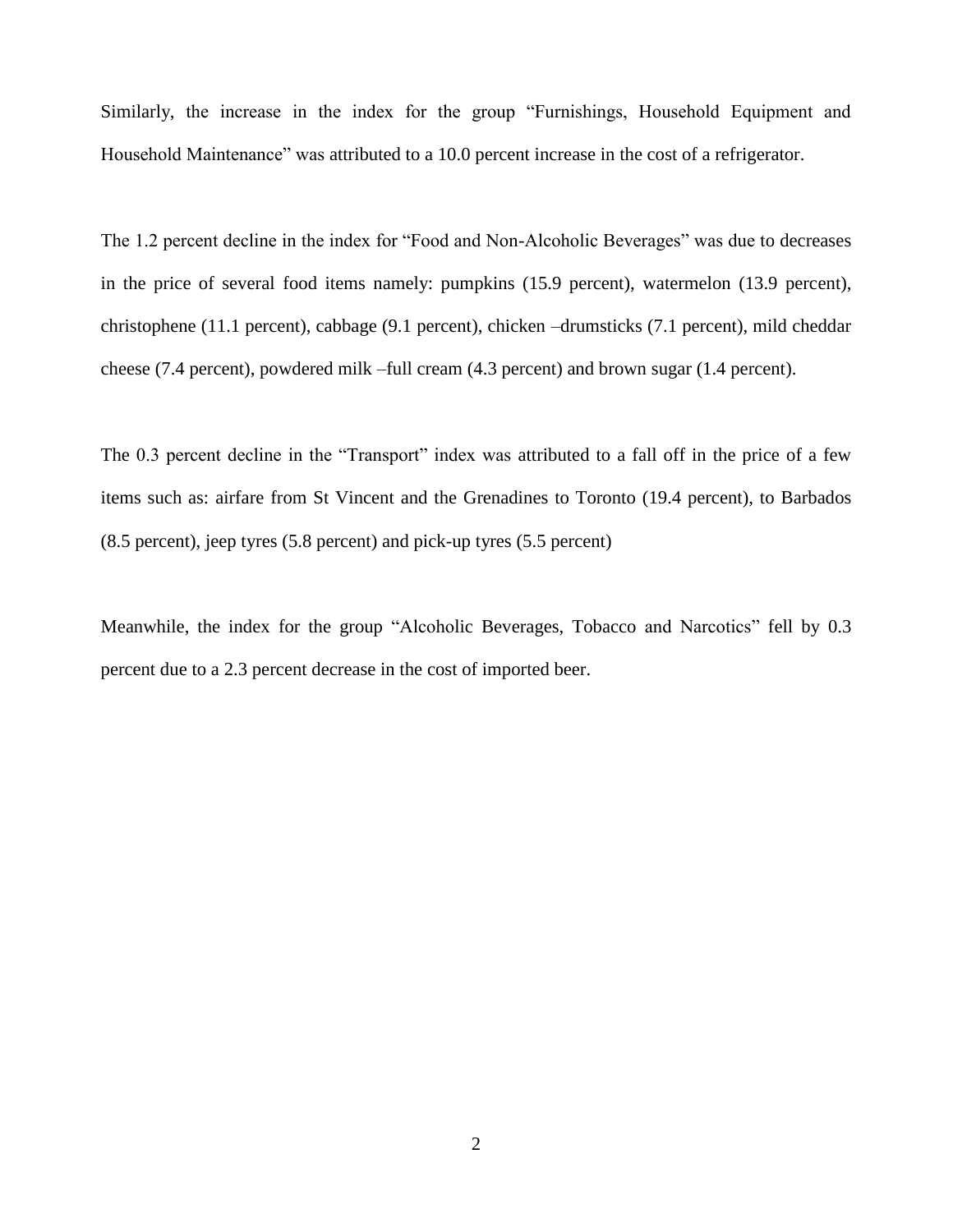## **TABLE 1 AVERAGE RETAIL PRICE OF SELECTED ITEMS**

|                                | <b>UNIT</b>     | <b>AVERAGE PRICE</b> |              |              | <b>CHANGE PERCENTAGE</b> |
|--------------------------------|-----------------|----------------------|--------------|--------------|--------------------------|
| <b>ITEM</b>                    | OF              | EC\$                 |              | IN           | <b>CHANGE</b>            |
|                                | <b>QUANTITY</b> | <b>APRIL</b>         | <b>MARCH</b> | <b>PRICE</b> | IN                       |
|                                |                 | 2015                 | 2015         |              | <b>PRICE</b>             |
| <b>INCREASED</b>               |                 |                      |              |              |                          |
| Turkey bacon                   | 12oz Pk         | 12.70                | 11.88        | 0.82         | 6.90                     |
| Currants                       | Lb              | 11.47                | 10.79        | 0.68         | 6.30                     |
| Pig-tail fresh                 | Lb              | 5.22                 | 5.15         | 0.07         | 1.36                     |
| Electricity consumption charge | 140KWH          | 118.26               | 110.08       | 8.18         | 7.43                     |
| Tomatoes                       | Lb              | 3.36                 | 2.85         | 0.51         | 17.89                    |
| Oranges                        | Each            | 0.79                 | 0.74         | 0.05         | 6.76                     |
| Dried Pigeon Peas              | Lb              | 7.15                 | 6.68         | 0.47         | 7.04                     |
| Margarine                      | $445g$ tub      | 8.52                 | 8.07         | 0.45         | 5.58                     |
| Sliced cheese                  | 12oz Pk         | 6.15                 | 6.07         | 0.08         | 1.32                     |
| Refridgerator - 9cuft          | Each            | 2206.75              | 2006.95      | 199.80       | 9.96                     |
| Dental service - Extraction    | 1 Visit         | 105.00               | 95.00        | 10.00        | 10.53                    |
| Dental service - Cleaning      | 1 Visit         | 130.00               | 125.00       | 5.00         | 4.00                     |
| Dental service - Filling       | 1 Visit         | 135.00               | 130.00       | 5.00         | 3.85                     |
| Petrol - unleaded              | 1 Gal           | 10.84                | 10.56        | 0.28         | 2.65                     |
|                                |                 |                      |              |              |                          |
| <b>DECREASED</b>               |                 |                      |              |              |                          |
| Powdered milk - Skimmed        | Lb              | 7.23                 | 10.22        | $-2.99$      | $-29.26$                 |
| Powdered milk - Full cream     | Lb              | 8.16                 | 8.53         | $-0.37$      | $-4.34$                  |
| Mild cheddar                   | Lb              | 13.05                | 14.10        | $-1.05$      | $-7.45$                  |
| <b>Chicken - Drumsticks</b>    | Lb              | 3.03                 | 3.26         | $-0.23$      | $-7.06$                  |
| Chicken - Leg quarters         | Lb              | 2.68                 | 2.79         | $-0.11$      | $-3.94$                  |
| Turkey wings                   | Lb              | 3.48                 | 3.64         | $-0.16$      | $-4.40$                  |
| Watermelon                     | ${\rm Lb}$      | 2.97                 | 3.45         | $-0.48$      | $-13.91$                 |
| Cabbage                        | Lb              | 2.79                 | 3.07         | $-0.28$      | $-9.12$                  |
| Christophene                   | Lb              | 3.03                 | 3.41         | $-0.38$      | $-11.14$                 |
| Pumpkins                       | Lb              | 1.80                 | 2.14         | $-0.34$      | $-15.89$                 |
| Sugar - Brown (loose)          | Lb              | 1.40                 | 1.42         | $-0.02$      | $-1.41$                  |
| Beer - imported                | 250ml Bot       | 5.18                 | 5.30         | $-0.12$      | $-2.26$                  |
| Drugs for diabetes             | 1 month supply  | 21.11                | 22.19        | $-1.08$      | $-4.87$                  |
| Passenger air transport        |                 |                      |              |              |                          |
| <b>St. Vincent to Toronto</b>  | 1 month         | 4019.30              | 4988.80      | $-969.50$    | $-19.43$                 |
| <b>St. Vincent to Barbados</b> | one way         | 357.75               | 391.00       | $-33.25$     | $-8.50$                  |
| Jeep tyres - used              | Each            | 85.00                | 90.19        | $-5.19$      | $-5.75$                  |
| Pick-up tyres - used           | Each            | 90.00                | 95.20        | $-5.20$      | $-5.46$                  |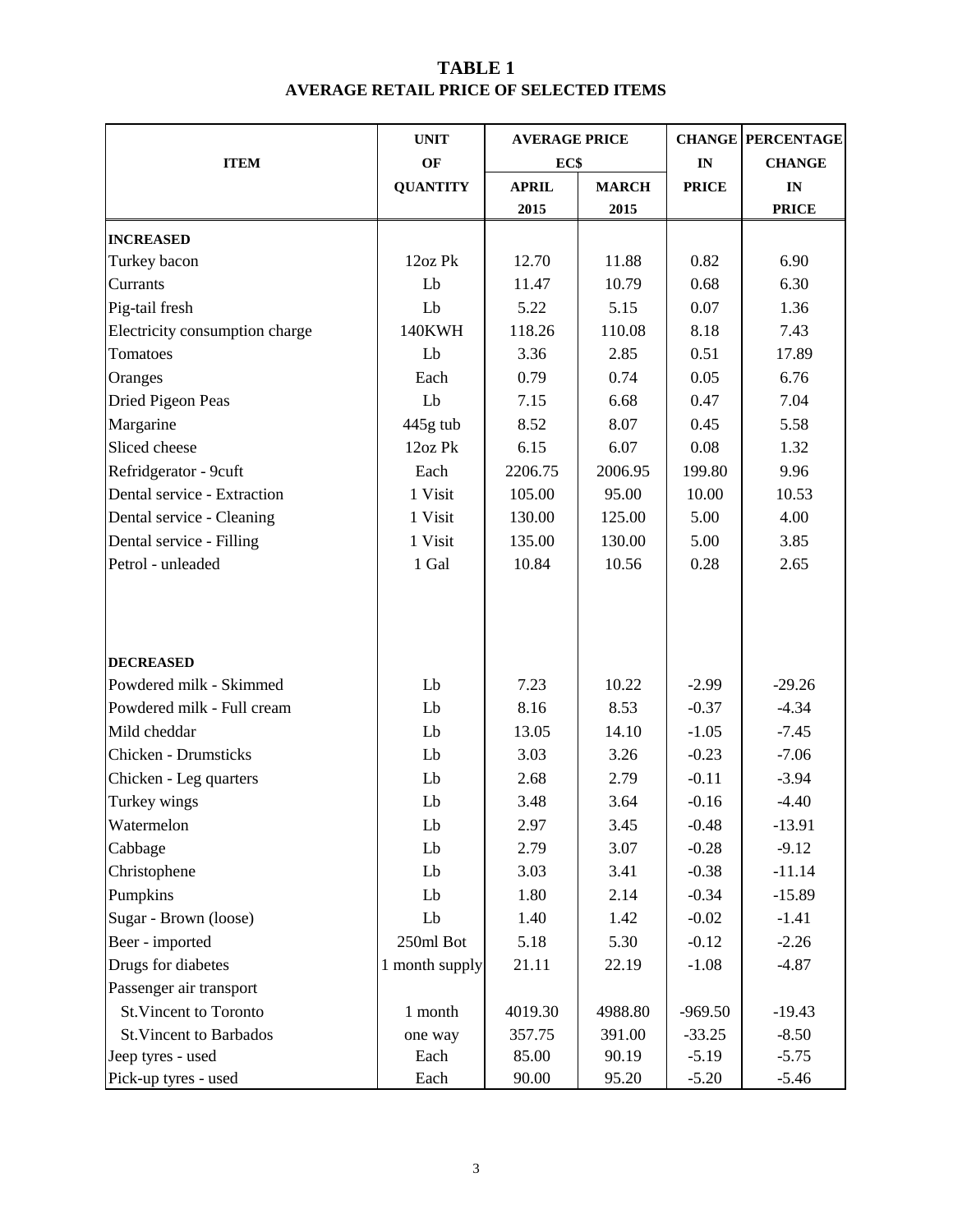#### **TABLE 2 AVERAGE RETAIL PRICE OF SELECTED ITEMS APRIL 2015 COMPARED WITH APRIL 2014**

| <b>ITEMS</b>                          | <b>UNIT</b>      | <b>AVERAGE</b> |              | <b>CHANGE</b>            | PERCENTAGE    |
|---------------------------------------|------------------|----------------|--------------|--------------------------|---------------|
|                                       | <b>OF</b>        | EC\$           |              | $\ensuremath{\text{IN}}$ | <b>CHANGE</b> |
|                                       | <b>QUANTITY</b>  | <b>APRIL</b>   | <b>APRIL</b> | <b>PRICE</b>             | IN            |
|                                       |                  | 2015           | 2014         |                          | <b>PRICE</b>  |
| FOOD AND NON-ALCOHOLIC                |                  |                |              |                          |               |
| <b>BEVERAGES</b>                      |                  |                |              |                          |               |
| Beef - Fresh                          | Lb.              | 8.00           | 8.00         | 0.00                     | 0.00          |
| Chicken - Whole                       | Lb.              | 6.20           | 6.24         | $-0.04$                  | $-0.64$       |
| Chicken - Leg Quarters                | Lb.              | 2.68           | 2.89         | $-0.21$                  | $-7.27$       |
| Chicken - Backs                       | Lb.              | 1.66           | 1.65         | 0.01                     | 0.61          |
| Chicken - Wings                       | Lb.              | 4.73           | 4.88         | $-0.15$                  | $-3.07$       |
| <b>Turkey Wings</b>                   | Lb.              | 3.48           | 3.49         | $-0.01$                  | $-0.29$       |
| Fish - Fresh (Deep Sea)               | Lb.              | 9.00           | 9.00         | 0.00                     | 0.00          |
| Fish - Fresh (Jacks)                  | Lb.              | 5.00           | 5.00         | 0.00                     | 0.00          |
| Fish - Fresh (Robins)                 | Lb.              | 4.00           | 4.00         | 0.00                     | 0.00          |
| <b>Chicken Franks</b>                 | 340 g Pk         | 5.34           | 5.35         | $-0.01$                  | $-0.19$       |
| Luncheon Meat (pork)                  | 340 g            | 7.59           | 7.74         | $-0.15$                  | $-1.94$       |
| Codfish                               | Lb.              | 14.99          | 14.17        | 0.82                     | 5.79          |
| Cornflakes                            | 12 oz            | 12.79          | 12.26        | 0.53                     | 4.32          |
| Pasta - Elbows                        | 340 g            | 4.51           | 4.15         | 0.36                     | 8.67          |
| Milk - Evaporated                     | 410g Tin         | 3.39           | 3.24         | 0.15                     | 4.63          |
| Milk - Condensed                      | 397g Tin         | 3.54           | 3.54         | 0.00                     | 0.00          |
| Bread-Small Loaf, white               | 5 Pk             | 1.99           | 1.99         | 0.00                     | 0.00          |
| Bread - Large Sliced Pan Loaf (white) | Each             | 4.25           | 4.25         | 0.00                     | 0.00          |
| Eggs                                  | Doz              | 8.64           | 8.64         | 0.00                     | 0.00          |
| Orange Juice                          | 19 oz Tin        | 7.93           | 7.48         | 0.45                     | 6.02          |
| Sugar - Brown (loose)                 | Lb.              | 1.40           | 1.54         | $-0.14$                  | $-9.09$       |
| Sugar - White (loose)                 | Lb.              | 1.72           | 1.83         | $-0.11$                  | $-6.01$       |
| Flour - Loose                         | Lb.              | 1.40           | 1.41         | $-0.01$                  | $-0.71$       |
| Flour - Packaged (white)              | 2 kg             | 6.75           | 6.75         | 0.00                     | 0.00          |
| Flour - Packaged (wholewheat)         | 2 kg             | 7.39           | 7.39         | 0.00                     | 0.00          |
| Rice - Loose                          | Lb.              | 1.78           | 1.78         | 0.00                     | 0.00          |
| Rice - Package                        | $2\ \mathrm{kg}$ | 9.20           | 9.20         | 0.00                     | 0.00          |
| <b>Bananas</b>                        | Lb.              | 1.31           | 1.31         | 0.00                     | 0.00          |
| <b>Breadfruit</b>                     | Lb.              | 2.66           | 2.69         | $-0.03$                  | $-1.12$       |
| Eddoes                                | Lb.              | 2.57           | 1.49         | 1.08                     | 72.48         |
| Dasheens                              | Lb.              | 1.77           | 1.54         | 0.23                     | 14.94         |
| <b>Sweet Potatoes</b>                 | Lb.              | 1.99           | 1.71         | 0.28                     | 16.37         |
| Oranges                               | Each             | 0.79           | 0.85         | $-0.06$                  | $-7.06$       |
| Tomatoes                              | Lb.              | 3.36           | 3.23         | 0.13                     | 4.02          |
| <b>Cooking Margarine</b>              | 445g Tub         | 7.86           | 7.90         | $-0.04$                  | $-0.51$       |
| Vegetable Oil                         | 1 Litre          | 10.54          | 10.54        | 0.00                     | 0.00          |
| Powdered Chocolate                    | 300g Pk          | 10.58          | 10.44        | 0.14                     | 1.34          |
| Hairoun Fruit Cocktail (not cold)     | 280 ml Bottle    | 2.26           | 2.24         | 0.02                     | 0.89          |
| Vitamalt                              | 310 ml Bottle    | 5.60           | 5.66         | $-0.06$                  | $-1.06$       |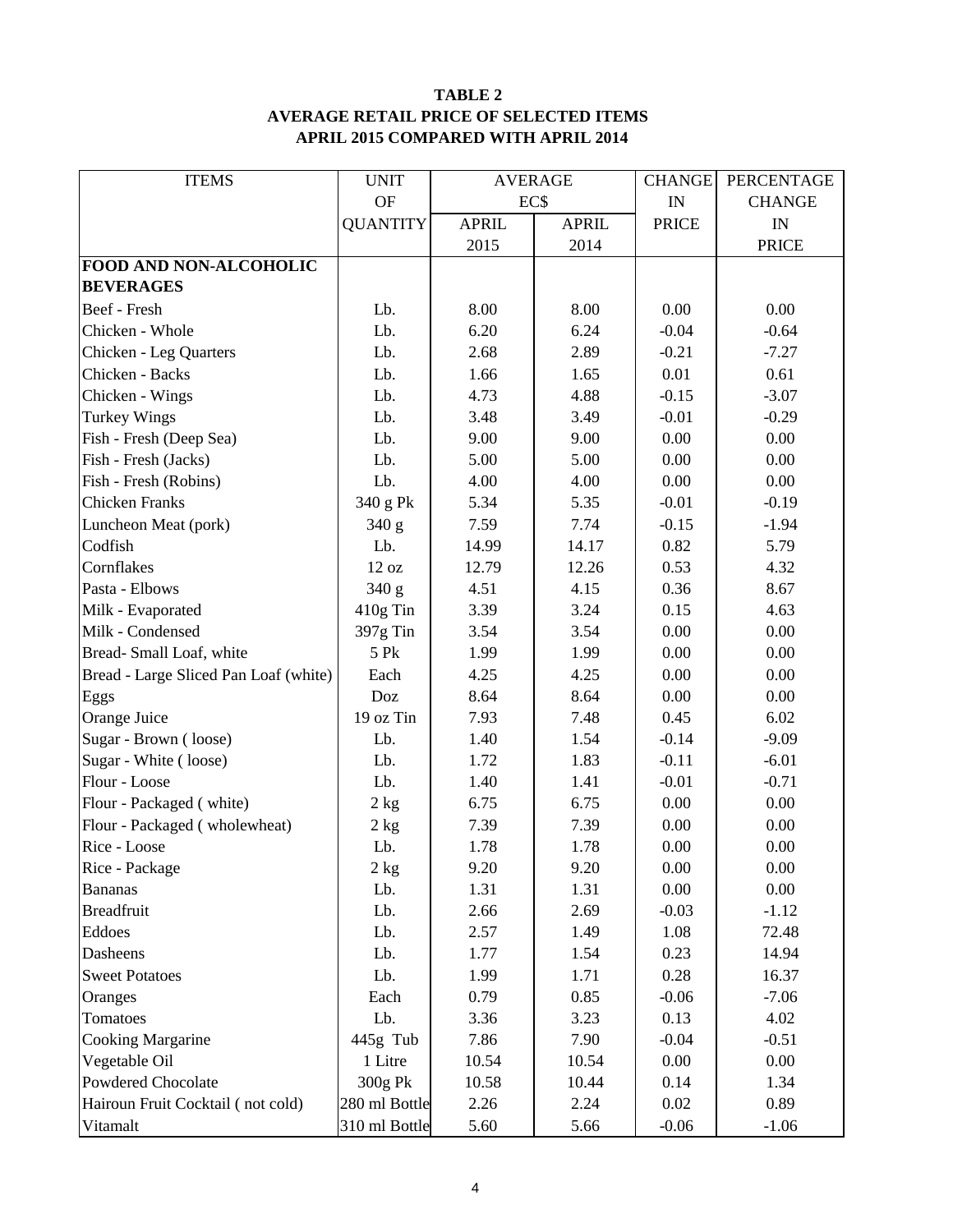#### **TABLE 2 Cont'd AVERAGE RETAIL PRICE OF SELECTED ITEMS APRIL 2015 COMPARED WITH APRIL 2014**

| <b>OF</b><br>EC\$<br>IN<br><b>CHANGE</b><br><b>QUANTITY</b><br><b>APRIL</b><br><b>APRIL</b><br><b>PRICE</b><br>$\mathbf{IN}$<br>2015<br>2014<br><b>PRICE</b><br>ALCOHOLIC BEVERAGES, TOBACCO<br><b>&amp; NARCOTICS</b><br>Rum - Local (White)<br>750 ml Bot.<br>29.02<br>0.00<br>0.00<br>29.02<br>Beer - Local<br>280 ml Bot.<br>4.48<br>4.59<br>$-0.11$<br>$-2.40$<br>3.47<br>$0.00\,$<br>Cigarettes<br>Pkt. $(10)$<br>3.47<br>0.00<br>Table wine (local)<br>26 oz Bot.<br>18.58<br>18.23<br>0.35<br>1.92<br><b>CLOTHING &amp; FOOTWEAR</b><br>Textile material - Terelyne<br>Yd.<br>47.95<br>47.95<br>0.00<br>0.00<br>Textile material - Linen<br>Yd.<br>0.00<br>17.95<br>17.95<br>0.00<br>0.00<br>Men's Shirts - Long Sleeve<br>Each<br>69.95<br>69.95<br>0.00<br>Men's Jeans (long) - size 30<br>Each<br>39.95<br>34.07<br>5.88<br>17.26<br>Men's Shoes -Formal<br>Pair<br>79.95<br>79.95<br>0.00<br>0.00<br>Women's Shoes - Formal<br>Pair<br>110.00<br>110.00<br>0.00<br>0.00<br>Women's 2Pc Skirtsuit (polyester) large<br>Each<br>100.00<br>100.55<br>$-0.55$<br>$-0.55$<br>25.00<br>Women's Blouse (cotton/Spandex)<br>Each<br>24.65<br>0.35<br>1.42<br>HOUSING, WATER, ELECTRICITY<br><b>GAS AND OTHER FUELS</b><br>Unfurnished House -2 Bedrooms<br>1Mth<br>0.00<br>0.00<br>546.43<br>546.43<br>0.00<br>0.00<br>Unfurnished House -3 Bedrooms<br>1Mth<br>612.50<br>612.50<br>Furnished Apartment - 2 Bedrooms<br>1Mth<br>0.00<br>0.00<br>791.67<br>791.67<br>0.61<br>Cement - Portland (grey)<br>94 Lbs<br>24.90<br>24.75<br>0.15<br>Galvanise Sheets 10 ft.<br>0.59<br>1 Length<br>86.38<br>85.87<br>0.51<br>1 Gal.<br>Oil Paint<br>105.00<br>110.00<br>$-5.00$<br>$-4.55$<br>1.46<br>Lumber -Dressed Treated Yellow Pine (1x12x12)<br>68.08<br>67.10<br>0.98<br>1 Length<br>Water - Consumption Charge<br>5000 Gals.<br>37.50<br>37.50<br>0.00<br>0.00<br>Kerosene<br>1 Gal.<br>12.40<br>13.93<br>$-1.53$<br>$-10.98$ | <b>ITEMS</b>                                 | <b>UNIT</b> | <b>AVERAGE PRICE</b> |       |      | <b>CHANGE PERCENTAGE</b> |  |
|------------------------------------------------------------------------------------------------------------------------------------------------------------------------------------------------------------------------------------------------------------------------------------------------------------------------------------------------------------------------------------------------------------------------------------------------------------------------------------------------------------------------------------------------------------------------------------------------------------------------------------------------------------------------------------------------------------------------------------------------------------------------------------------------------------------------------------------------------------------------------------------------------------------------------------------------------------------------------------------------------------------------------------------------------------------------------------------------------------------------------------------------------------------------------------------------------------------------------------------------------------------------------------------------------------------------------------------------------------------------------------------------------------------------------------------------------------------------------------------------------------------------------------------------------------------------------------------------------------------------------------------------------------------------------------------------------------------------------------------------------------------------------------------------------------------------------------------------------------------------------------------------------------------------------------|----------------------------------------------|-------------|----------------------|-------|------|--------------------------|--|
|                                                                                                                                                                                                                                                                                                                                                                                                                                                                                                                                                                                                                                                                                                                                                                                                                                                                                                                                                                                                                                                                                                                                                                                                                                                                                                                                                                                                                                                                                                                                                                                                                                                                                                                                                                                                                                                                                                                                    |                                              |             |                      |       |      |                          |  |
|                                                                                                                                                                                                                                                                                                                                                                                                                                                                                                                                                                                                                                                                                                                                                                                                                                                                                                                                                                                                                                                                                                                                                                                                                                                                                                                                                                                                                                                                                                                                                                                                                                                                                                                                                                                                                                                                                                                                    |                                              |             |                      |       |      |                          |  |
|                                                                                                                                                                                                                                                                                                                                                                                                                                                                                                                                                                                                                                                                                                                                                                                                                                                                                                                                                                                                                                                                                                                                                                                                                                                                                                                                                                                                                                                                                                                                                                                                                                                                                                                                                                                                                                                                                                                                    |                                              |             |                      |       |      |                          |  |
|                                                                                                                                                                                                                                                                                                                                                                                                                                                                                                                                                                                                                                                                                                                                                                                                                                                                                                                                                                                                                                                                                                                                                                                                                                                                                                                                                                                                                                                                                                                                                                                                                                                                                                                                                                                                                                                                                                                                    |                                              |             |                      |       |      |                          |  |
|                                                                                                                                                                                                                                                                                                                                                                                                                                                                                                                                                                                                                                                                                                                                                                                                                                                                                                                                                                                                                                                                                                                                                                                                                                                                                                                                                                                                                                                                                                                                                                                                                                                                                                                                                                                                                                                                                                                                    |                                              |             |                      |       |      |                          |  |
|                                                                                                                                                                                                                                                                                                                                                                                                                                                                                                                                                                                                                                                                                                                                                                                                                                                                                                                                                                                                                                                                                                                                                                                                                                                                                                                                                                                                                                                                                                                                                                                                                                                                                                                                                                                                                                                                                                                                    |                                              |             |                      |       |      |                          |  |
|                                                                                                                                                                                                                                                                                                                                                                                                                                                                                                                                                                                                                                                                                                                                                                                                                                                                                                                                                                                                                                                                                                                                                                                                                                                                                                                                                                                                                                                                                                                                                                                                                                                                                                                                                                                                                                                                                                                                    |                                              |             |                      |       |      |                          |  |
|                                                                                                                                                                                                                                                                                                                                                                                                                                                                                                                                                                                                                                                                                                                                                                                                                                                                                                                                                                                                                                                                                                                                                                                                                                                                                                                                                                                                                                                                                                                                                                                                                                                                                                                                                                                                                                                                                                                                    |                                              |             |                      |       |      |                          |  |
|                                                                                                                                                                                                                                                                                                                                                                                                                                                                                                                                                                                                                                                                                                                                                                                                                                                                                                                                                                                                                                                                                                                                                                                                                                                                                                                                                                                                                                                                                                                                                                                                                                                                                                                                                                                                                                                                                                                                    |                                              |             |                      |       |      |                          |  |
|                                                                                                                                                                                                                                                                                                                                                                                                                                                                                                                                                                                                                                                                                                                                                                                                                                                                                                                                                                                                                                                                                                                                                                                                                                                                                                                                                                                                                                                                                                                                                                                                                                                                                                                                                                                                                                                                                                                                    |                                              |             |                      |       |      |                          |  |
|                                                                                                                                                                                                                                                                                                                                                                                                                                                                                                                                                                                                                                                                                                                                                                                                                                                                                                                                                                                                                                                                                                                                                                                                                                                                                                                                                                                                                                                                                                                                                                                                                                                                                                                                                                                                                                                                                                                                    |                                              |             |                      |       |      |                          |  |
|                                                                                                                                                                                                                                                                                                                                                                                                                                                                                                                                                                                                                                                                                                                                                                                                                                                                                                                                                                                                                                                                                                                                                                                                                                                                                                                                                                                                                                                                                                                                                                                                                                                                                                                                                                                                                                                                                                                                    |                                              |             |                      |       |      |                          |  |
|                                                                                                                                                                                                                                                                                                                                                                                                                                                                                                                                                                                                                                                                                                                                                                                                                                                                                                                                                                                                                                                                                                                                                                                                                                                                                                                                                                                                                                                                                                                                                                                                                                                                                                                                                                                                                                                                                                                                    |                                              |             |                      |       |      |                          |  |
|                                                                                                                                                                                                                                                                                                                                                                                                                                                                                                                                                                                                                                                                                                                                                                                                                                                                                                                                                                                                                                                                                                                                                                                                                                                                                                                                                                                                                                                                                                                                                                                                                                                                                                                                                                                                                                                                                                                                    |                                              |             |                      |       |      |                          |  |
|                                                                                                                                                                                                                                                                                                                                                                                                                                                                                                                                                                                                                                                                                                                                                                                                                                                                                                                                                                                                                                                                                                                                                                                                                                                                                                                                                                                                                                                                                                                                                                                                                                                                                                                                                                                                                                                                                                                                    |                                              |             |                      |       |      |                          |  |
|                                                                                                                                                                                                                                                                                                                                                                                                                                                                                                                                                                                                                                                                                                                                                                                                                                                                                                                                                                                                                                                                                                                                                                                                                                                                                                                                                                                                                                                                                                                                                                                                                                                                                                                                                                                                                                                                                                                                    |                                              |             |                      |       |      |                          |  |
|                                                                                                                                                                                                                                                                                                                                                                                                                                                                                                                                                                                                                                                                                                                                                                                                                                                                                                                                                                                                                                                                                                                                                                                                                                                                                                                                                                                                                                                                                                                                                                                                                                                                                                                                                                                                                                                                                                                                    |                                              |             |                      |       |      |                          |  |
|                                                                                                                                                                                                                                                                                                                                                                                                                                                                                                                                                                                                                                                                                                                                                                                                                                                                                                                                                                                                                                                                                                                                                                                                                                                                                                                                                                                                                                                                                                                                                                                                                                                                                                                                                                                                                                                                                                                                    |                                              |             |                      |       |      |                          |  |
|                                                                                                                                                                                                                                                                                                                                                                                                                                                                                                                                                                                                                                                                                                                                                                                                                                                                                                                                                                                                                                                                                                                                                                                                                                                                                                                                                                                                                                                                                                                                                                                                                                                                                                                                                                                                                                                                                                                                    |                                              |             |                      |       |      |                          |  |
|                                                                                                                                                                                                                                                                                                                                                                                                                                                                                                                                                                                                                                                                                                                                                                                                                                                                                                                                                                                                                                                                                                                                                                                                                                                                                                                                                                                                                                                                                                                                                                                                                                                                                                                                                                                                                                                                                                                                    |                                              |             |                      |       |      |                          |  |
|                                                                                                                                                                                                                                                                                                                                                                                                                                                                                                                                                                                                                                                                                                                                                                                                                                                                                                                                                                                                                                                                                                                                                                                                                                                                                                                                                                                                                                                                                                                                                                                                                                                                                                                                                                                                                                                                                                                                    | Rent:                                        |             |                      |       |      |                          |  |
|                                                                                                                                                                                                                                                                                                                                                                                                                                                                                                                                                                                                                                                                                                                                                                                                                                                                                                                                                                                                                                                                                                                                                                                                                                                                                                                                                                                                                                                                                                                                                                                                                                                                                                                                                                                                                                                                                                                                    |                                              |             |                      |       |      |                          |  |
|                                                                                                                                                                                                                                                                                                                                                                                                                                                                                                                                                                                                                                                                                                                                                                                                                                                                                                                                                                                                                                                                                                                                                                                                                                                                                                                                                                                                                                                                                                                                                                                                                                                                                                                                                                                                                                                                                                                                    |                                              |             |                      |       |      |                          |  |
|                                                                                                                                                                                                                                                                                                                                                                                                                                                                                                                                                                                                                                                                                                                                                                                                                                                                                                                                                                                                                                                                                                                                                                                                                                                                                                                                                                                                                                                                                                                                                                                                                                                                                                                                                                                                                                                                                                                                    |                                              |             |                      |       |      |                          |  |
|                                                                                                                                                                                                                                                                                                                                                                                                                                                                                                                                                                                                                                                                                                                                                                                                                                                                                                                                                                                                                                                                                                                                                                                                                                                                                                                                                                                                                                                                                                                                                                                                                                                                                                                                                                                                                                                                                                                                    |                                              |             |                      |       |      |                          |  |
|                                                                                                                                                                                                                                                                                                                                                                                                                                                                                                                                                                                                                                                                                                                                                                                                                                                                                                                                                                                                                                                                                                                                                                                                                                                                                                                                                                                                                                                                                                                                                                                                                                                                                                                                                                                                                                                                                                                                    |                                              |             |                      |       |      |                          |  |
|                                                                                                                                                                                                                                                                                                                                                                                                                                                                                                                                                                                                                                                                                                                                                                                                                                                                                                                                                                                                                                                                                                                                                                                                                                                                                                                                                                                                                                                                                                                                                                                                                                                                                                                                                                                                                                                                                                                                    |                                              |             |                      |       |      |                          |  |
|                                                                                                                                                                                                                                                                                                                                                                                                                                                                                                                                                                                                                                                                                                                                                                                                                                                                                                                                                                                                                                                                                                                                                                                                                                                                                                                                                                                                                                                                                                                                                                                                                                                                                                                                                                                                                                                                                                                                    |                                              |             |                      |       |      |                          |  |
|                                                                                                                                                                                                                                                                                                                                                                                                                                                                                                                                                                                                                                                                                                                                                                                                                                                                                                                                                                                                                                                                                                                                                                                                                                                                                                                                                                                                                                                                                                                                                                                                                                                                                                                                                                                                                                                                                                                                    |                                              |             |                      |       |      |                          |  |
|                                                                                                                                                                                                                                                                                                                                                                                                                                                                                                                                                                                                                                                                                                                                                                                                                                                                                                                                                                                                                                                                                                                                                                                                                                                                                                                                                                                                                                                                                                                                                                                                                                                                                                                                                                                                                                                                                                                                    |                                              |             |                      |       |      |                          |  |
|                                                                                                                                                                                                                                                                                                                                                                                                                                                                                                                                                                                                                                                                                                                                                                                                                                                                                                                                                                                                                                                                                                                                                                                                                                                                                                                                                                                                                                                                                                                                                                                                                                                                                                                                                                                                                                                                                                                                    | Charcoal                                     | 1 Sack      | 40.00                | 40.00 | 0.00 | 0.00                     |  |
| <b>Cooking Gas</b><br>20 Lb. Cyl.<br>31.25<br>44.56<br>$-13.31$<br>$-29.87$                                                                                                                                                                                                                                                                                                                                                                                                                                                                                                                                                                                                                                                                                                                                                                                                                                                                                                                                                                                                                                                                                                                                                                                                                                                                                                                                                                                                                                                                                                                                                                                                                                                                                                                                                                                                                                                        |                                              |             |                      |       |      |                          |  |
| <b>140 KWH</b><br>118.26<br>37.76<br><b>Electricity Consumption Charge</b><br>156.02<br>$-24.20$                                                                                                                                                                                                                                                                                                                                                                                                                                                                                                                                                                                                                                                                                                                                                                                                                                                                                                                                                                                                                                                                                                                                                                                                                                                                                                                                                                                                                                                                                                                                                                                                                                                                                                                                                                                                                                   |                                              |             |                      |       |      |                          |  |
|                                                                                                                                                                                                                                                                                                                                                                                                                                                                                                                                                                                                                                                                                                                                                                                                                                                                                                                                                                                                                                                                                                                                                                                                                                                                                                                                                                                                                                                                                                                                                                                                                                                                                                                                                                                                                                                                                                                                    |                                              |             |                      |       |      |                          |  |
|                                                                                                                                                                                                                                                                                                                                                                                                                                                                                                                                                                                                                                                                                                                                                                                                                                                                                                                                                                                                                                                                                                                                                                                                                                                                                                                                                                                                                                                                                                                                                                                                                                                                                                                                                                                                                                                                                                                                    | <b>FURNISHING, HOUSEHOLD</b>                 |             |                      |       |      |                          |  |
|                                                                                                                                                                                                                                                                                                                                                                                                                                                                                                                                                                                                                                                                                                                                                                                                                                                                                                                                                                                                                                                                                                                                                                                                                                                                                                                                                                                                                                                                                                                                                                                                                                                                                                                                                                                                                                                                                                                                    | <b>EQUIPMENT AND HOUSEHOLD</b>               |             |                      |       |      |                          |  |
| Bed - Cherry 54"x75"<br>0.00                                                                                                                                                                                                                                                                                                                                                                                                                                                                                                                                                                                                                                                                                                                                                                                                                                                                                                                                                                                                                                                                                                                                                                                                                                                                                                                                                                                                                                                                                                                                                                                                                                                                                                                                                                                                                                                                                                       | <b>MAINTENANCE</b>                           |             |                      |       |      |                          |  |
| Each<br>1,162.50<br>1,162.50<br>0.00<br>88.80<br>0.00<br>0.00                                                                                                                                                                                                                                                                                                                                                                                                                                                                                                                                                                                                                                                                                                                                                                                                                                                                                                                                                                                                                                                                                                                                                                                                                                                                                                                                                                                                                                                                                                                                                                                                                                                                                                                                                                                                                                                                      | Double size sheets - coloured/cotton         |             |                      |       |      |                          |  |
| 88.80<br>Each                                                                                                                                                                                                                                                                                                                                                                                                                                                                                                                                                                                                                                                                                                                                                                                                                                                                                                                                                                                                                                                                                                                                                                                                                                                                                                                                                                                                                                                                                                                                                                                                                                                                                                                                                                                                                                                                                                                      |                                              |             |                      |       |      |                          |  |
| 52.76<br>52.76<br>0.00<br>0.00<br>Each<br>0.04<br>3.64                                                                                                                                                                                                                                                                                                                                                                                                                                                                                                                                                                                                                                                                                                                                                                                                                                                                                                                                                                                                                                                                                                                                                                                                                                                                                                                                                                                                                                                                                                                                                                                                                                                                                                                                                                                                                                                                             | Frying Pan - 12" - non-stick                 |             |                      |       |      |                          |  |
| Each<br>1.14<br>1.10<br>5.94<br>5.42<br>0.52<br>9.59<br>Each                                                                                                                                                                                                                                                                                                                                                                                                                                                                                                                                                                                                                                                                                                                                                                                                                                                                                                                                                                                                                                                                                                                                                                                                                                                                                                                                                                                                                                                                                                                                                                                                                                                                                                                                                                                                                                                                       | <b>Laundry Soap</b><br>Electrical Bulb - 60W |             |                      |       |      |                          |  |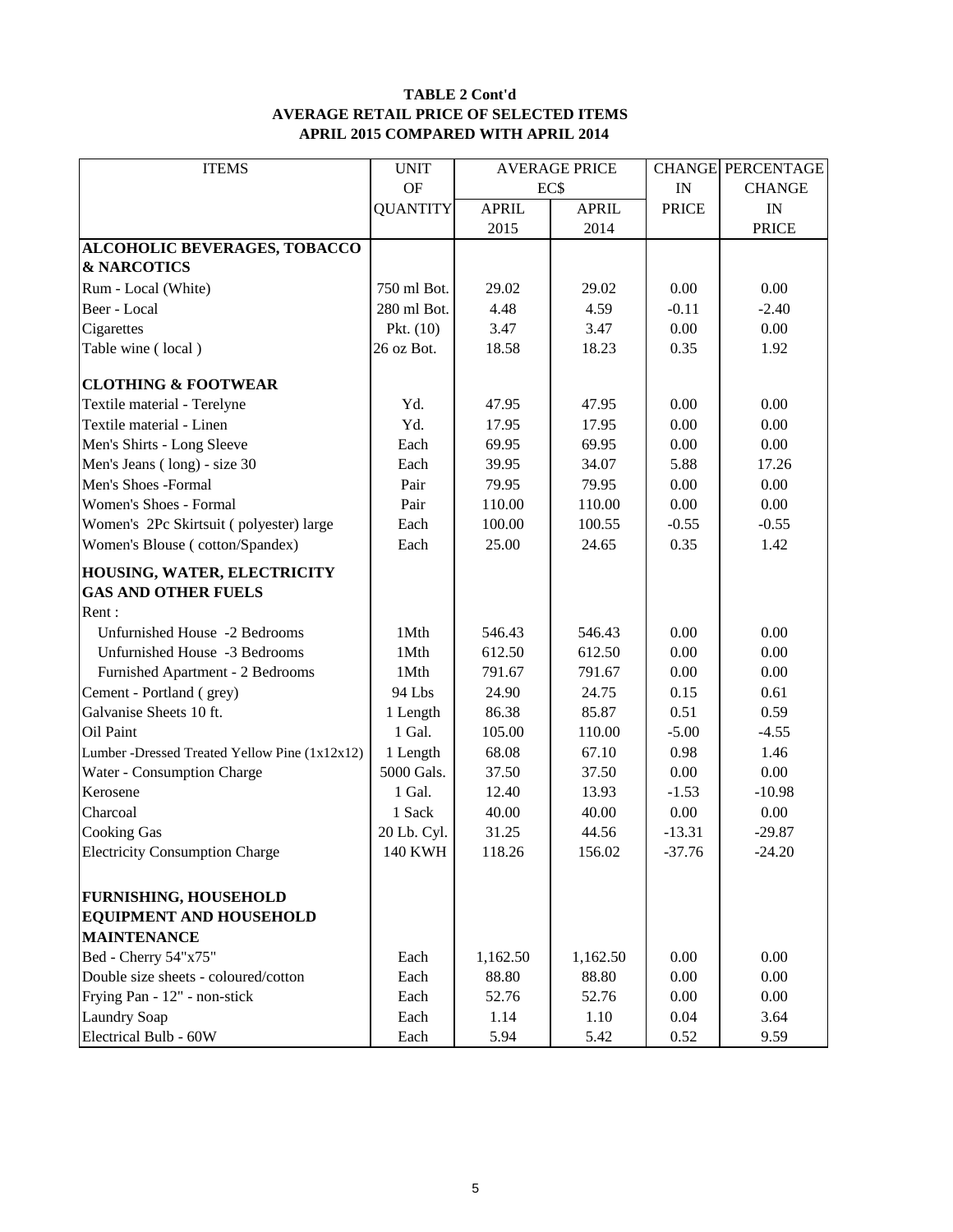### **TABLE 2 Cont'd AVERAGE RETAIL PRICE OF SELECTED ITEMS APRIL 2015 COMPARED WITH APRIL 2014**

| <b>ITEMS</b>                                | <b>UNIT</b>     | <b>AVERAGE PRICE</b> |               | <b>CHANGE</b> | PERCENTAGE    |
|---------------------------------------------|-----------------|----------------------|---------------|---------------|---------------|
|                                             | <b>OF</b>       |                      | EC\$          | IN            | <b>CHANGE</b> |
|                                             | <b>QUANTITY</b> | <b>APRIL</b>         | <b>APRIL</b>  | <b>PRICE</b>  | IN            |
|                                             |                 | 2015                 | 2014          |               | <b>PRICE</b>  |
| <b>HEALTH</b>                               |                 |                      |               |               |               |
| Doctor's Fee - Gynaecologist                | 1 Visit         | 60.00                | 50.00         | 10.00         | 20.00         |
| Eye Care                                    | 1 Test          | 100.00               | 100.00        | 0.00          | 0.00          |
| Hospitalisation (Private Ward)              | 1 Day           | 75.00                | 75.00         | 0.00          | 0.00          |
| Drug for Hypertension                       | 1 Mth supply    | 3.50                 | 3.50          | 0.00          | 0.00          |
| Drug for Diabetes                           | 1 Mth supply    | 13.16                | 13.70         | $-0.54$       | $-3.94$       |
| Cough, Cold Preparation                     | 125 ml.         | 15.58                | 15.52         | 0.06          | 0.39          |
| Dental Care                                 | 1 Visit         | 123.33               | 114.17        | 9.16          | 8.02          |
| Chest X-ray                                 | 1 Test          | 120.00               | 110.00        | 10.00         | 9.09          |
|                                             |                 |                      |               |               |               |
| <b>TRANSPORT</b>                            |                 |                      |               |               |               |
| Petrol - Unleaded                           | 1 Gal.          | 10.84                | 14.34         | $-3.50$       | $-24.41$      |
| Vehicle License (car) - not exd. 2000 lbs   | 1 Year          | 470.00               | 470.00        | 0.00          | 0.00          |
| Bus Fare - Mesopotamia                      | One Way         | 3.00                 | 3.00          | 0.00          | 0.00          |
| Boat Fare - Bequia                          | One Way         | 25.00                | 25.00<br>0.00 |               | 0.00          |
|                                             |                 |                      |               |               |               |
| <b>COMMUNICATION</b>                        |                 |                      |               |               |               |
| Telephone Service - rental of line-domestic | 1 Month         | 23.46                | 23.46         | 0.00          | 0.00          |
| Telephone - Consumption Charge              | 226 Units       | 18.08                | 18.08         | 0.00          | 0.00          |
| <b>Internet Charge</b>                      | 1 Month         | 101.70               | 101.70        | 0.00          | 0.00          |
| Fixed Line Domestic Rate - peak             | 1 Minute        | 0.08                 | 0.08          | 0.00          | 0.00          |
| Mobile to Mobile - domestic                 | 1 Minute        | 0.80                 | 0.73          | 0.07          | 9.59          |
|                                             |                 |                      |               |               |               |
| <b>RECREATION AND CULTURE</b>               |                 |                      |               |               |               |
| Television 26 " Flat panel                  | Each            | 1,999.00             | 1,999.00      | 0.00          | 0.00          |
| Cable TV Basic Charge                       | 1 Month         | 74.75                | 74.75         | 0.00          | 0.00          |
| Laptop Computer -13.3 " screen 2 GB         | Each            | 3,832.24             | 3,499.00      | 333.24        | 9.52          |
| Desktop Computer - 14" Monitor 3 GB         | Each            | 2,071.45             | 1,891.32      | 180.13        | 9.52          |
| Car Remote Control                          | Each            | 250.00               | 250.00        | 0.00          | 0.00          |
| Dog Food (Canned)                           | 374 g Tin       | 3.32                 | 3.17          | 0.15          | 4.73          |
| Dance Admission to Night Club               | Per Person      | 20.00                | 20.00         | 0.00          | 0.00          |
| Carnival costume and Band Fees (Adult)      | Each            | 250.00               | 300.00        | $-50.00$      | $-16.67$      |
|                                             |                 |                      |               |               |               |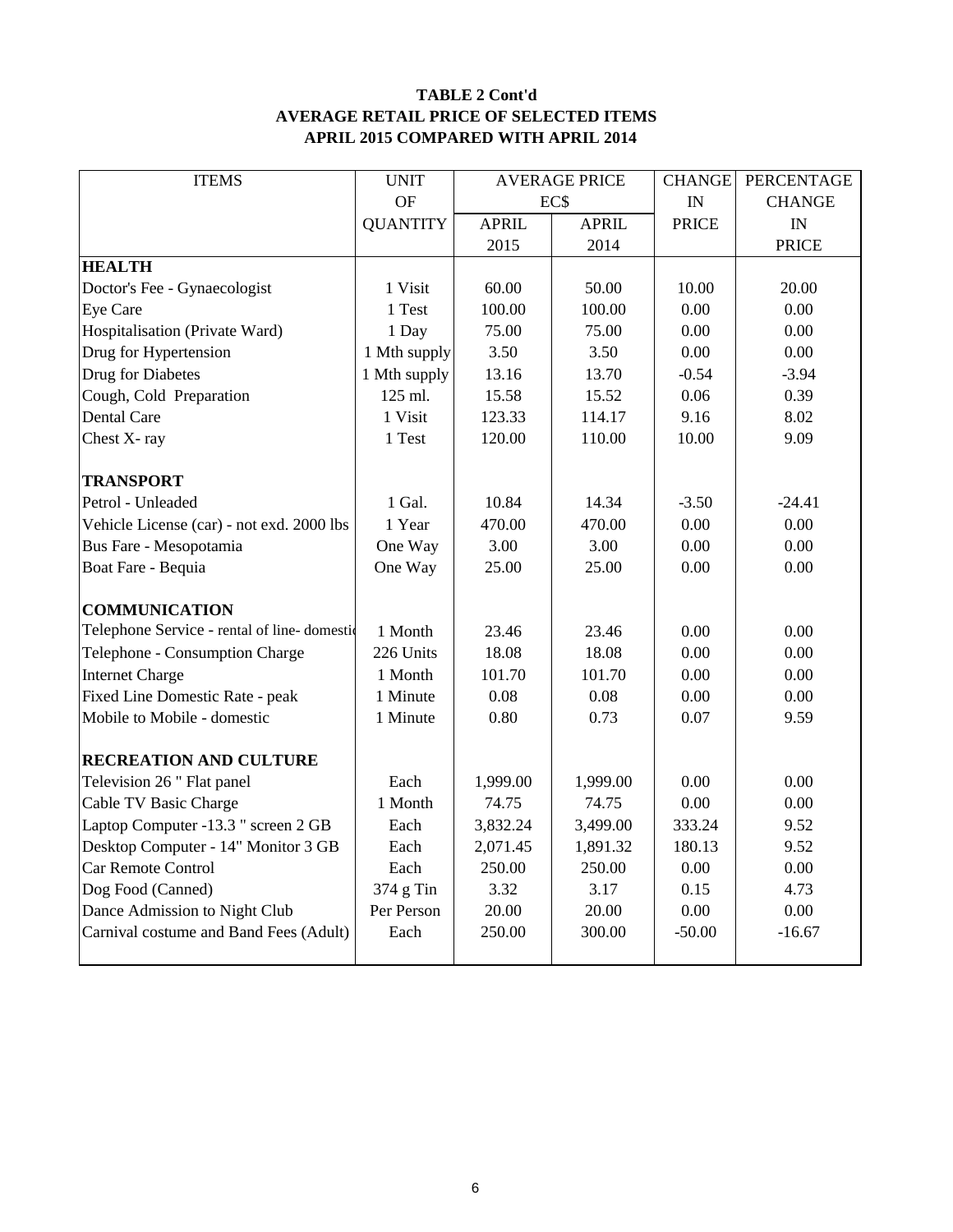#### **TABLE 2 Cont'd AVERAGE RETAIL PRICE OF SELECTED ITEMS APRIL 2015 COMPARED WITH APRIL 2014**

| <b>ITEMS</b>                        | <b>UNIT</b>       | <b>AVERAGE PRICE</b> |              | <b>CHANGE</b> | PERCENTAGE    |
|-------------------------------------|-------------------|----------------------|--------------|---------------|---------------|
|                                     | <b>OF</b>         | EC\$                 |              | IN            | <b>CHANGE</b> |
|                                     | <b>QUANTITY</b>   | <b>APRIL</b>         | <b>APRIL</b> | <b>PRICE</b>  | IN            |
|                                     |                   | 2015                 | 2014         |               | <b>PRICE</b>  |
|                                     |                   |                      |              |               |               |
| <b>EDUCATION</b>                    |                   |                      |              |               |               |
| Pre-Primary - Private               | 1 Month           | 205.00               | 205.00       | 0.00          | 0.00          |
| Primary School Fee - Private        | 1 Term            | 650.00               | 650.00       | 0.00          | 0.00          |
| Secondary School Fee - Private      | 1 Term            | 100.00               | 100.00       | 0.00          | 0.00          |
| Newspaper - Local                   | Each              | 1.50                 | 1.33         | 0.17          | 12.78         |
| Exercise Book - Primary - 24 leaves | Each              | 0.85                 | 0.85         | 0.00          | 0.00          |
| <b>Lead Pencils</b>                 | Each              | 0.92                 | 0.92         | 0.00          | 0.00          |
| Mathematics Textbook - From 4       | Each              | 80.16                | 73.72        | 6.44          | 8.74          |
| Tuition for local evening classes   | 1 Subject         | 100.00               | 100.00       | 0.00          | 0.00          |
|                                     |                   |                      |              |               |               |
| <b>RESTAURANTS AND HOTELS</b>       |                   |                      |              |               |               |
| Chicken Lunch - regular             | Each              | 13.86                | 13.86        | 0.00          | 0.00          |
| Fish Lunch - regular                | Each              | 15.10                | 15.10        | 0.00          | 0.00          |
| Fast Food - 2 Pc Chicken and Fries  | Each              | 16.85                | 16.85        |               | 0.00          |
|                                     |                   |                      |              |               |               |
| <b>MISCELLANEOUS GOODS</b>          |                   |                      |              |               |               |
| <b>AND SERVICES</b>                 |                   |                      |              |               |               |
| <b>Toilet Soap</b>                  | 125g              | 3.48                 | 3.46         | 0.02          | 0.58          |
| Toothpaste                          | 130g Tube         | 9.05                 | 9.04         | 0.01          | 0.11          |
| Men's Haircut                       | 1 Visit           | 10.00                | 10.00        | 0.00          | 0.00          |
| Women's Hairdressing (Relaxer)      | 1 Visit           | 64.81                | 64.81        | 0.00          | 0.00          |
| Disposable Diapers (medium)         | 10 per Pk.        | 12.77                | 12.86        | $-0.09$       | $-0.70$       |
| Health Insurance - Group (family)   | $\geq$ 3 Ppersons | 307.00               | 278.70       | 28.30         | 9.22          |
| Legal Expenses (Affidavit)          | Fee               | 250.00               | 250.00       | 0.00          | 0.00          |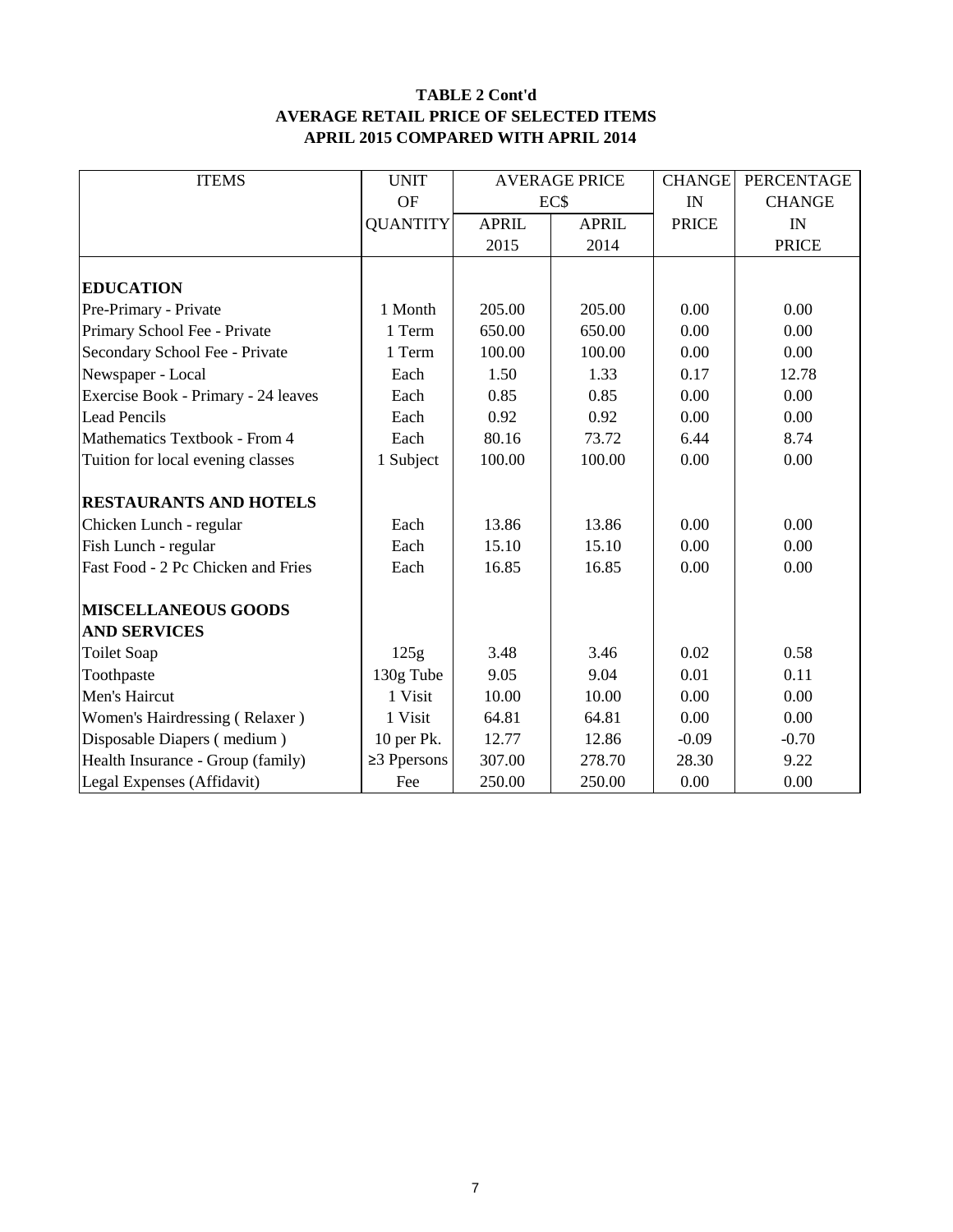#### **TABLE 3 THE CONSUMER PRICE INDEX BY MAIN GROUPS JANUARY 2010 = 100**

|     | <b>GROUP</b><br><b>WEIGHT</b>                                     |        | <b>MARCH</b><br><b>APRIL</b><br>2015<br>2015 |       | <b>APRIL</b><br>2014 | PERCENTAGE CHANGE<br><b>OVER PREVIOUS:</b><br><b>MONTH</b><br><b>YEAR</b> |              |  |
|-----|-------------------------------------------------------------------|--------|----------------------------------------------|-------|----------------------|---------------------------------------------------------------------------|--------------|--|
|     |                                                                   |        |                                              |       |                      | <b>MARCH</b>                                                              | <b>APRIL</b> |  |
|     | 01. Food and Non-Alcoholic Beverages                              | 21.91  | 111.9                                        | 110.6 | 111.5                | $-1.2$                                                                    | $-0.8$       |  |
|     | 02. Alcoholic Beverages, Tobacco & Narcotics                      | 3.87   | 109.6                                        | 109.3 | 109.6                | $-0.3$                                                                    | $-0.3$       |  |
| 03. | Clothing and Footwear                                             | 3.22   | 102.8                                        | 102.8 | 105.5                | 0.0                                                                       | $-2.6$       |  |
|     | 04. Housing, Water, Electricity, Gas and other<br>Fuels           | 30.06  | 98.8                                         | 100.0 | 106.6                | 1.2                                                                       | $-6.2$       |  |
|     | 05. Furnishings, Household Equipment and<br>Household Maintenance | 6.59   | 101.3                                        | 101.6 | 101.0                | 0.3                                                                       | 0.6          |  |
|     | 06. Health                                                        | 1.79   | 104.0                                        | 105.0 | 103.1                | 1.0                                                                       | 1.8          |  |
| 07. | Transport                                                         | 11.84  | 119.9                                        | 119.5 | 126.4                | $-0.3$                                                                    | $-5.5$       |  |
| 08. | Communication                                                     | 9.41   | 102.0                                        | 102.0 | 96.5                 | 0.0                                                                       | 5.7          |  |
|     | 09. Recreation and Culture                                        | 3.81   | 102.6                                        | 102.6 | 102.8                | 0.0                                                                       | $-0.2$       |  |
|     | 10. Education                                                     | 1.32   | 109.0                                        | 109.0 | 109.3                | 0.0                                                                       | $-0.3$       |  |
|     | 11. Restaurants and Hotels                                        | 1.87   | 103.3                                        | 103.3 | 103.0                | $0.0\,$                                                                   | 0.3          |  |
|     | 12. Miscellaneous Goods and Services                              | 4.31   | 101.1                                        | 101.1 | 100.8                | 0.0                                                                       | 0.3          |  |
|     | <b>ALL ITEMS</b>                                                  | 100.00 | 105.5                                        | 105.6 | 108.0                | 0.1                                                                       | $-2.2$       |  |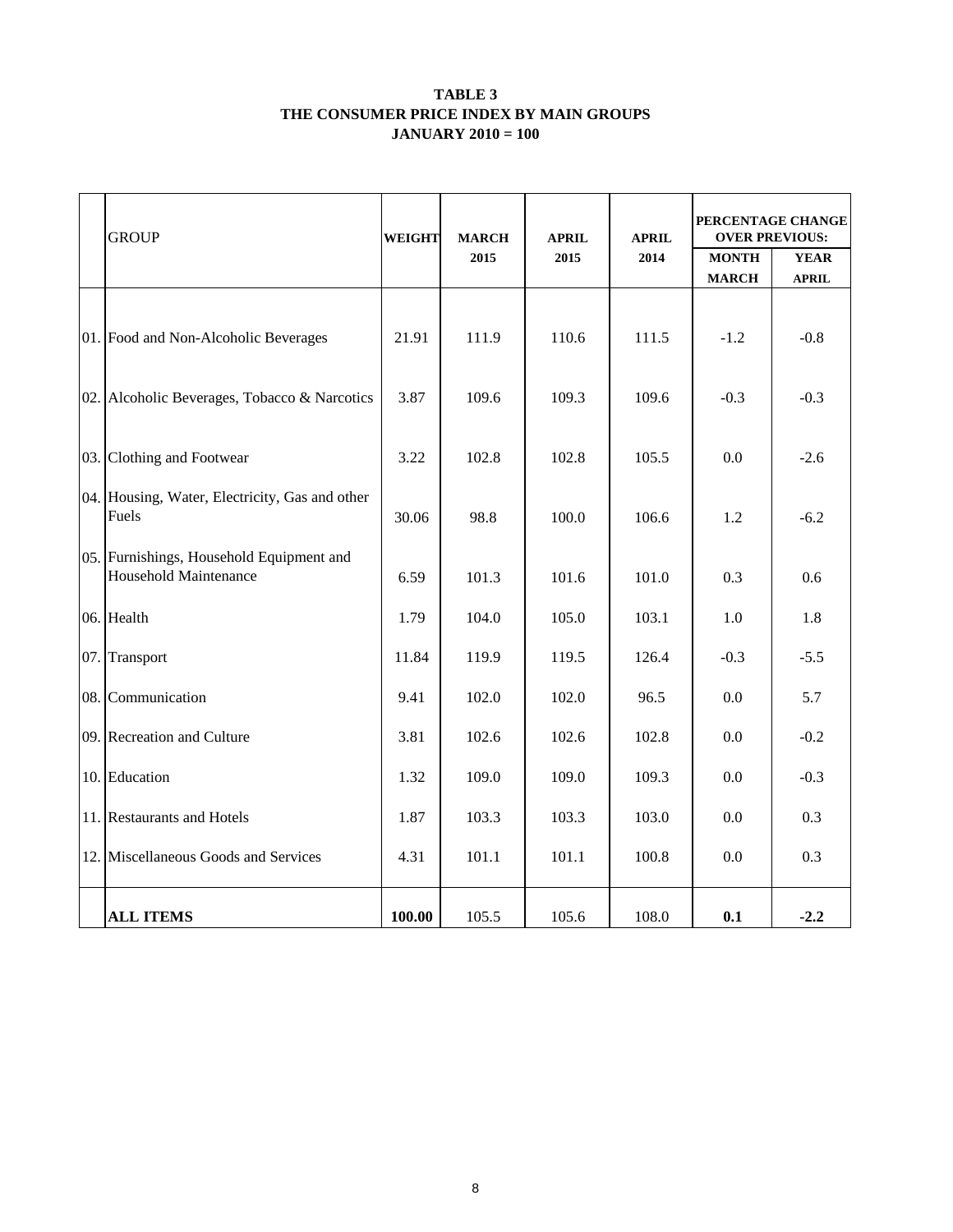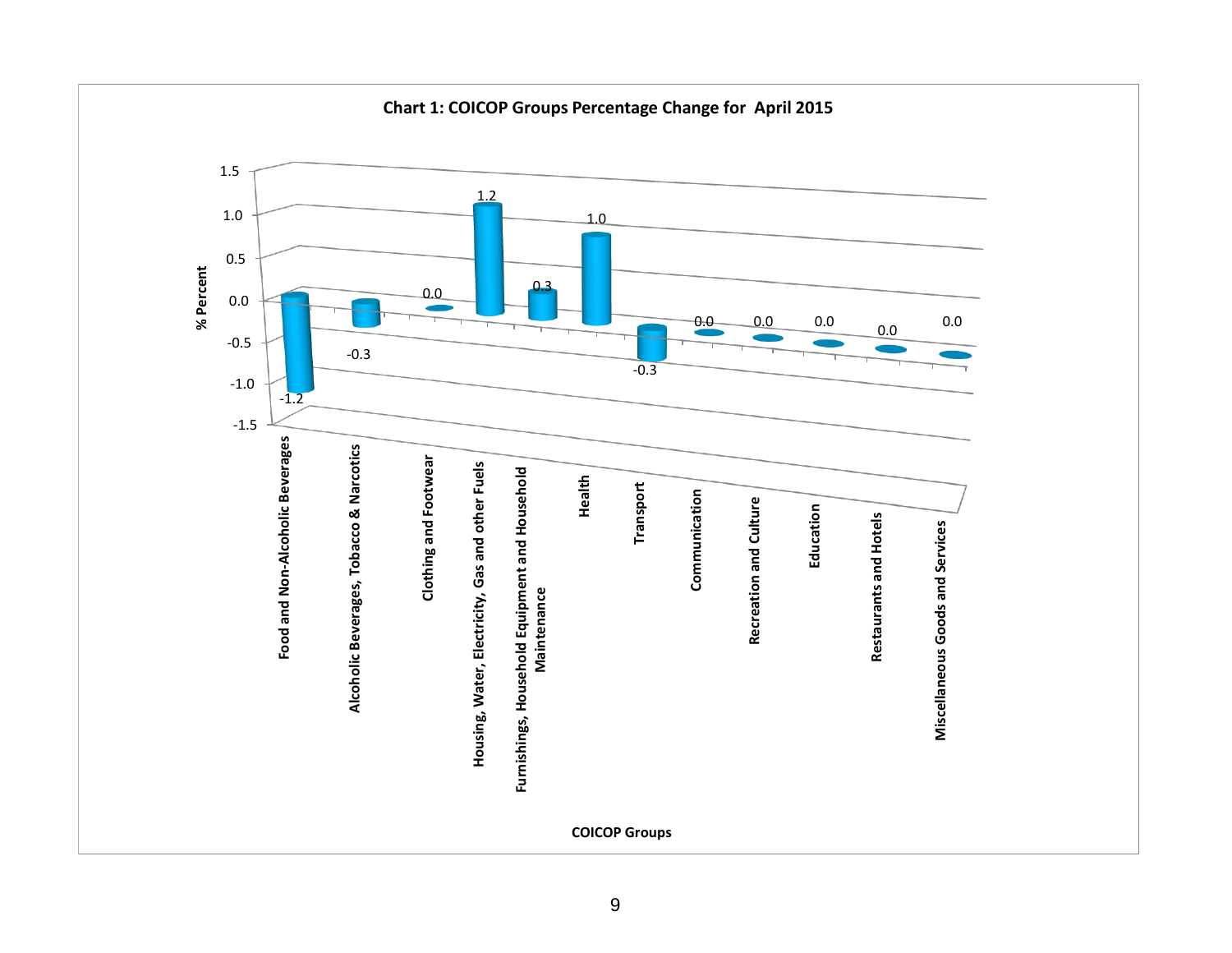#### **CONTRIBUTION TO CHANGE TABLE 4 THE CONSUMER PRICE INDEX BY MAIN GROUPS JANUARY 2010 = 100**

|    |                                            |               |              |              |               | <b>Cost Weight</b> |              | Change in | Contribution                       |
|----|--------------------------------------------|---------------|--------------|--------------|---------------|--------------------|--------------|-----------|------------------------------------|
|    | <b>GROUP</b>                               | <b>WEIGHT</b> | <b>MARCH</b> | <b>APRIL</b> | Percentage    | <b>MARCH</b>       | <b>APRIL</b> | Cost      | to                                 |
|    |                                            |               | 2015         | 2015         | <b>Change</b> | 2015               | 2015         | Weight    | Change                             |
|    |                                            |               |              |              |               |                    |              |           | $\mathbf{0}_{\mathbf{0}}^{\prime}$ |
|    |                                            |               |              |              |               |                    |              |           |                                    |
|    | 1. Food and Non-Alcoholic Beverages        | 21.91         | 111.9        | 110.6        | $-1.2$        | 2,451.73           | 2,423.25     | $-28.5$   | $-284.8$                           |
| 2. | Alcoholic Beverages, Tobacco & Narcotics   | 3.87          | 109.6        | 109.3        | $-0.3$        | 424.15             | 422.99       | $-1.2$    | $-11.6$                            |
|    |                                            |               |              |              |               |                    |              |           |                                    |
| 3. | Clothing and Footwear                      | 3.22          | 102.8        | 102.8        | 0.0           | 331.02             | 331.02       | 0.0       | 0.0                                |
| 4. | Housing, Water, Electricity, Gas and other | 30.06         | 98.8         | 100.0        | $1.2$         | 2,969.93           | 3,006.00     | 36.1      | 360.7                              |
|    | Fuels                                      |               |              |              |               |                    |              |           |                                    |
| 5. | Furnishings, Household Equipment and       | 6.59          | 101.3        | 101.6        | $0.3\,$       | 667.57             | 669.54       | 2.0       | 19.8                               |
|    | Household Maintenance                      |               |              |              |               |                    |              |           |                                    |
| 6. | Health                                     | 1.79          | 104.0        | 105.0        | 1.0           | 186.16             | 187.95       | 1.8       | 17.9                               |
| 7. | Transport                                  | 11.84         | 119.9        | 119.5        | $-0.3$        | 1,419.62           | 1,414.88     | $-4.7$    | $-47.4$                            |
| 8. | Communication                              | 9.41          | 102.0        | 102.0        | 0.0           | 959.82             | 959.82       | 0.0       | $0.0\,$                            |
|    | 9. Recreation and Culture                  | 3.81          | 102.6        | 102.6        | 0.0           | 390.91             | 390.91       | 0.0       | 0.0                                |
|    | 10. Education                              | 1.32          | 109.0        | 109.0        | 0.0           | 143.88             | 143.88       | 0.0       | $0.0\,$                            |
|    | 11. Restaurants and Hotels                 | 1.87          | 103.3        | 103.3        | 0.0           | 193.17             | 193.17       | 0.0       | $0.0\,$                            |
|    | 12. Miscellaneous Goods and Services       | 4.31          | 101.1        | 101.1        | 0.0           | 435.74             | 435.74       | 0.0       | $0.0\,$                            |
|    | <b>ALL ITEMS</b>                           | 100.00        | 105.5        | 105.6        | 0.1           | 10,550.00          | 10,560.00    | 10.0      | 100.0                              |